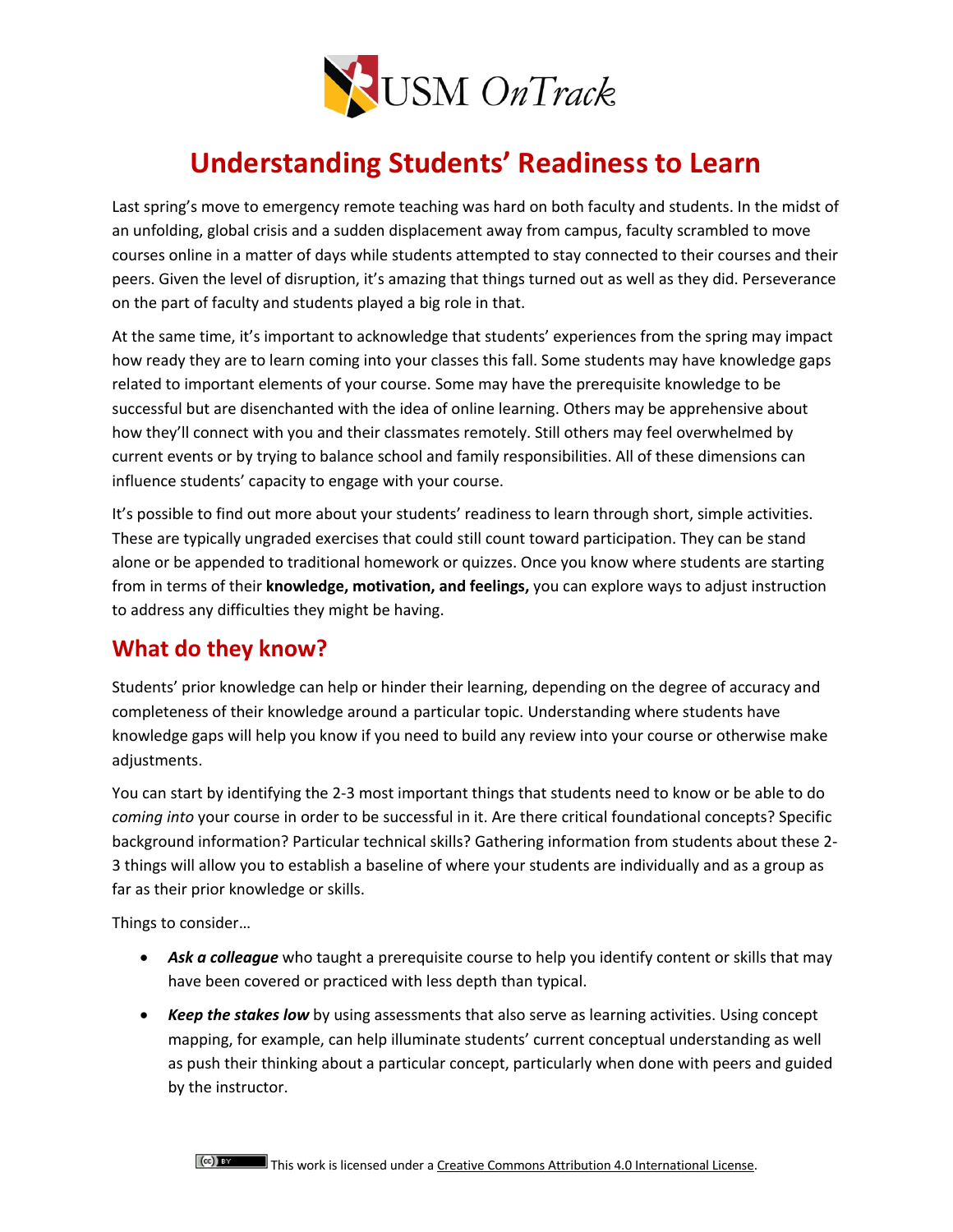## **How motivated are they?**

As the reality of online courses and social and physical distancing has set in this fall, students' engagement in college may be waning. Additionally, students studying from home are faced with a range of distractions and barriers to access they don't typically face while on campus. Understanding more about the obstacles your students must overcome in order to stay engaged in your course can help you think about the ways you may need to accommodate their diverse and fluctuating needs as well as the ways you can encourage them to stay motivated.

Things to consider…

- Poll students about *what worked (and didn't work) in the spring* will give them the opportunity to share what kept them motivated and when they had problems.
- *Ask students about their goals* and what they are interested to learn to help you understand their expectations and incorporate learning activities that boost relevance.
- *Clearly articulate learning objectives* at the start the semester and explain how course materials, activities, and assessments are designed to help them achieve those outcomes.

### **What are they feeling?**

The idea of surfacing students' emotions can be daunting, especially given the enormity of recent challenges such as COVID-19 and racialized violence. But students are grateful when faculty acknowledge in class the kinds of "communal crises" they've been experiencing.

Students' sense of belonging, their perceptions of faculty as caring about their learning and development, and their emotional state can play a role in their success. Assessing such non-cognitive factors can provide insights that can help you shape a supportive and inclusive learning environment.

Things to consider…

- *Do something* even just facilitate a discussion rather than nothing at all. Failing to acknowledge a crisis has occurred may convey to students that you don't recognize the unprecedented moment we're in.
- *Use one-word check ins or emoji roll calls* to help you quickly get a pulse on where students are emotionally at a given moment in time. Starting this practice at the beginning of the semester can help communicate to students at the outset that their well-being is important to you.
- *Provide resources to professional services* that students may need for emotional support, such as contact information for campus counseling or action centers.

## **What else should I be thinking about?**

*Gather a mix of anonymous and non-anonymous feedback from students.* Consider when it would be useful to follow up individually with a student about their particular readiness concern, and when it simply would be useful for you to have "a pulse" on where students are as a group. In the latter instance, you might consider a brief anonymous poll, for example, using an application such as Poll Everywhere.